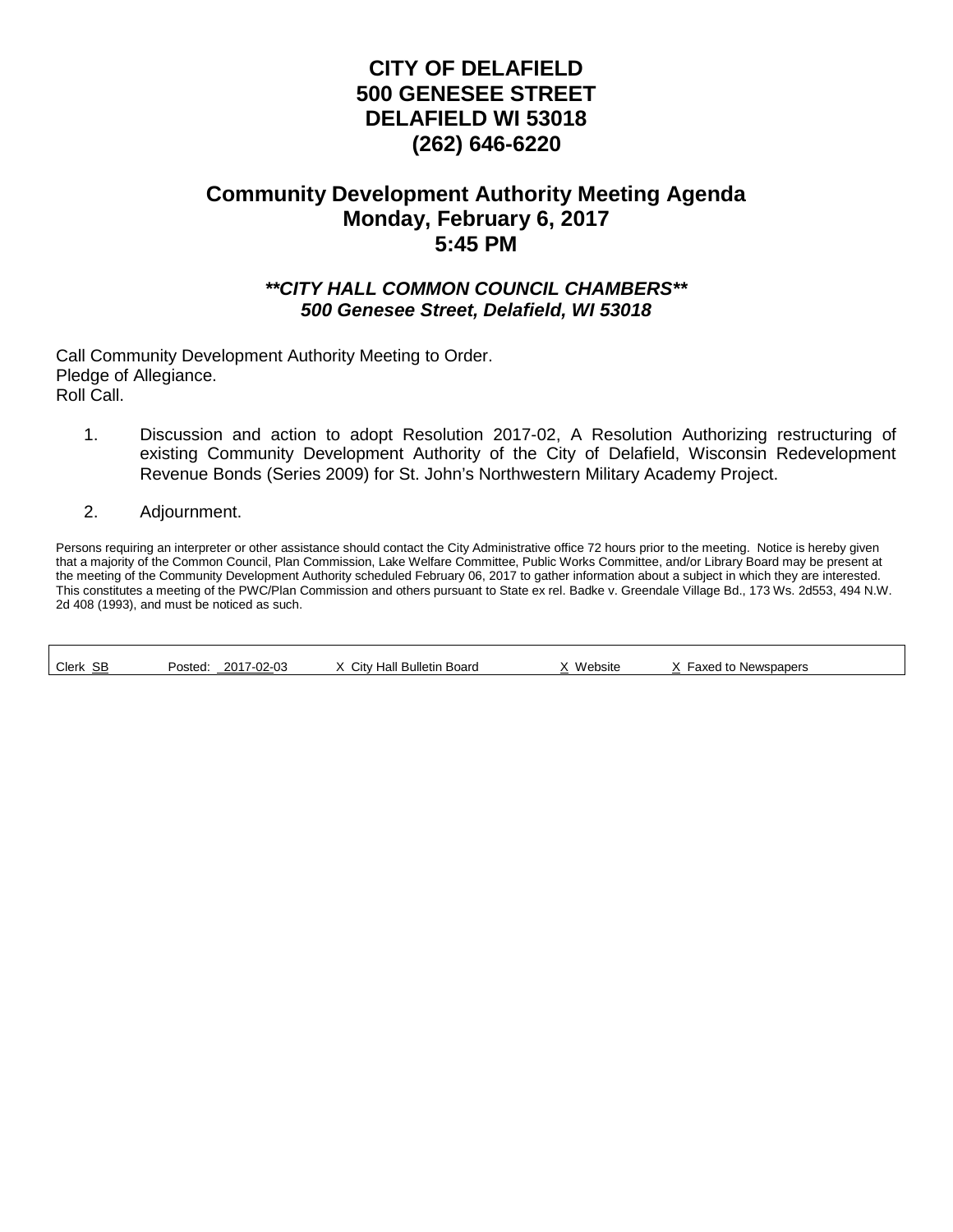# **Community Development Authority of the City of Delafield, Wisconsin**

**Resolution No.:** 

**Adopted on:** May 29January 16, 2014 2017

**Resolution authorizing restructuring of existing Community Development Authority of the City of Delafield, Wisconsin Redevelopment Revenue Bonds, Series 2009 (St. John's Northwestern Military Academy, Inc. Project).** 

Whereas, the Community Development Authority of the City of Delafield, Wisconsin (the "Authority") is a community development authority organized by the City of Delafield, Wisconsin (the "City"), and existing under and pursuant to the laws of the State of Wisconsin and is authorized by Wisconsin Statute section 66.1335 (the "Act");

Whereas, the Authority issued \$7,500,000 of its Fixed Rate Redevelopment Revenue Bonds, Series 2009 (St. John's Northwestern Military Academy, Inc. Project) (the "Original Bonds") pursuant to an Indenture of Trust dated as of June 1, 2009 (the "Indenture") between the Authority and U.S. Bank National Association, as Trustee and loaned the proceeds of the Original Bonds to St. John's Northwestern Military Academy, Inc., a Wisconsin nonstock, nonprofit corporation (the "Borrower"), pursuant to a Loan Agreement dated as of June 1, 2009 (the "Loan Agreement") between the Authority and the Borrower;

Whereas Original Bonds are subject to mandatory redemption on June 2, 2014 pursuant to the Indenture;

Whereas, the Original Bonds were reissued (the "Reissued Bonds") pursuant to a Bond Agreement dated as of June 2, 2014 (the "Prior Bond Agreement") among the Authority, the Borrower and Town Bank (the "Prior Bond Purchaser"); which Prior Bond Agreement replaced, in their entirety, the Indenture and the Loan Agreement;

Whereas, Town Bank (the "Bond Purchaser"), as issuer of the letter of credit securing the Original Bonds, has elected to purchase the Original Bonds in lieu of redemption pursuant to the Indenture;

Whereas, the Borrower and the MB Financial Bank, N.A. (the "Replacement Bond Purchaser-") desire to restructure the *Original-Reissued Bonds* pursuant to the terms of a Bond Agreement (which Agreement will replace, in its entirety, the Indenture and the Loan-Prior Bond Agreement); and

Whereas, it is the finding and determination of this body that the public interest will be served if the Authority were to restructure and reissue the Original Bonds to permit continued funding of the project financed by the Original Bonds, as reissued by the Reissued Bonds (the "Project") as desired by the Borrower and the Replacement Bond Purchaser.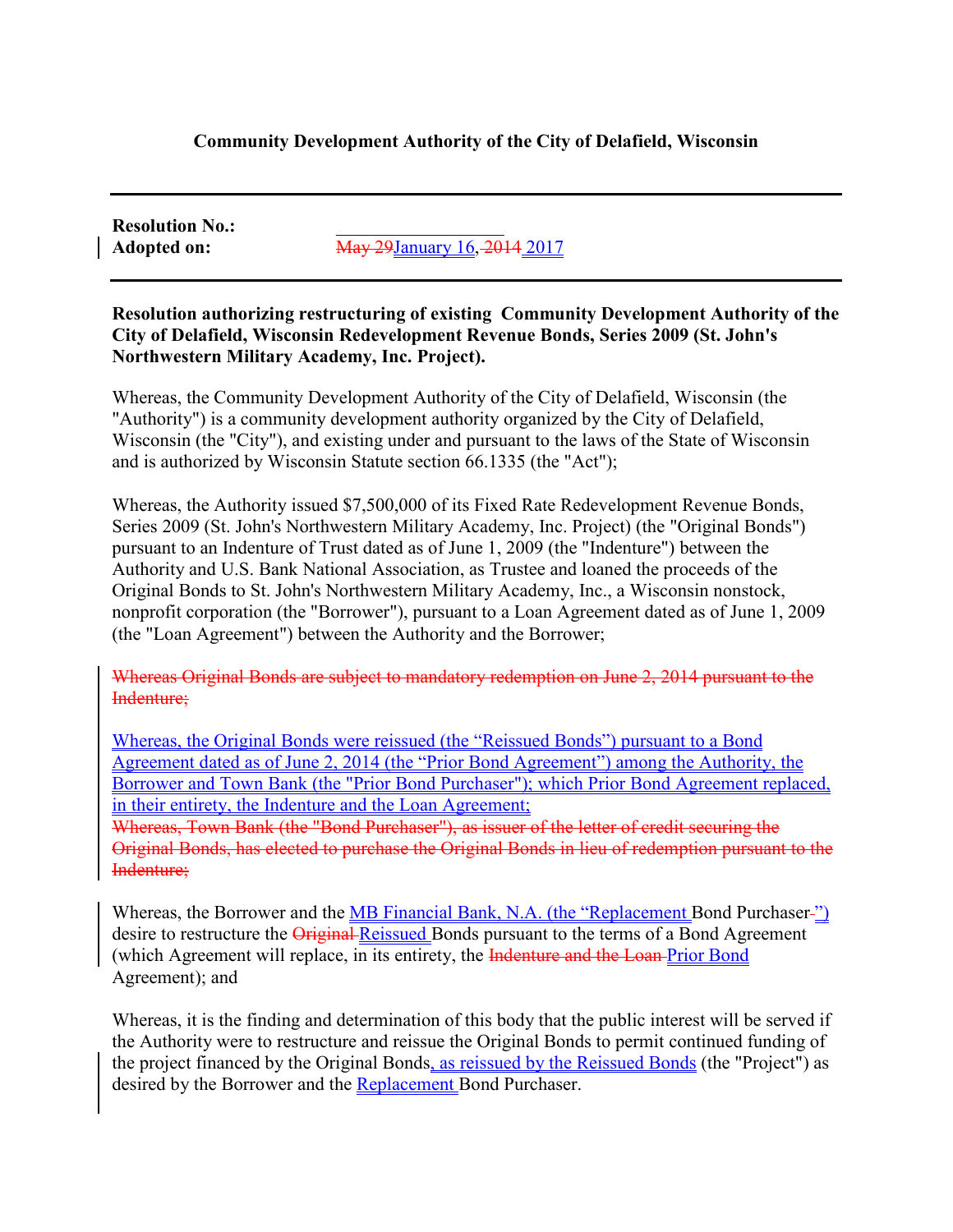Resolved, by the Community Development Authority of the City of Delafield, Wisconsin that:

- 1. Findings and Determinations. It has been found and determined and is declared as follows:
	- (a) the purpose of the Authority restructuring and reissuing the Original Reissued Bonds to permit continued funding of the Project is and the effect thereof will be to promote the public purposes set forth in the Act;
	- (b) it is desirable that revenue bonds (the "Bonds") in the aggregate principal amount not exceeding  $7,280,0006,785,000$  (the "Bond Amount") be issued by the Authority (as a reissuance of the Original Reissued Bonds), maturing at such dates and in such amounts and at interest rates and upon the terms to be set forth in:
		- (i) a Bond Agreement (the "Bond Agreement") to be entered into among the Authority, the Borrower and the Replacement Bond Purchaser providing for the creation of the Bonds (which will replace the Original Reissued Bonds), the terms thereof, and the security therefor, providing for the continued loan of the proceeds of the Original Bonds-, as reissued by the Reissued Bonds, from the Authority to the Borrower (the "Loan") and providing the terms and conditions on which the Authority will sell, and the Replacement Bond Purchaser will purchase, the Bonds;
		- (ii) a Promissory Note (the "Note") to be issued by the Borrower payable to the order of the Authority in the principal amount of the Bonds as evidence of the Loan, and to be assigned by the Authority to the Replacement Bond Purchaser; and
		- (iii) a No Arbitrage Certificate (the "No Arbitrage Certificate") to be dated the date of initial delivery of the Bonds setting forth certain undertakings in order to ensure compliance under the applicable requirements of the Internal Revenue Code of 1986, as amended; and
	- (c) the loan repayments required to be made by the Borrower under the Bond Agreement and the Note will be sufficient to produce income and revenue to provide for prompt payment of principal of and interest on and premium, if any, on all Bonds issued under the Bond Agreement when due; the amount necessary in each year to pay principal and interest on the Bonds due in such year, whether on a stated payment date, a redemption date, or otherwise.
- 2. Designation, Denomination, Tenor and Maturity of Bonds Created for Issuance; Parameters Resolution. The Bonds shall be issued in the aggregate principal amount not to exceed \$7,280,000 6,785,000 and shall be designated as follows:

# \$7,280,000

# \$6,785,000

Community Development Authority of the City of Delafield, Wisconsin Redevelopment Revenue Bonds, Series 2009A, B and C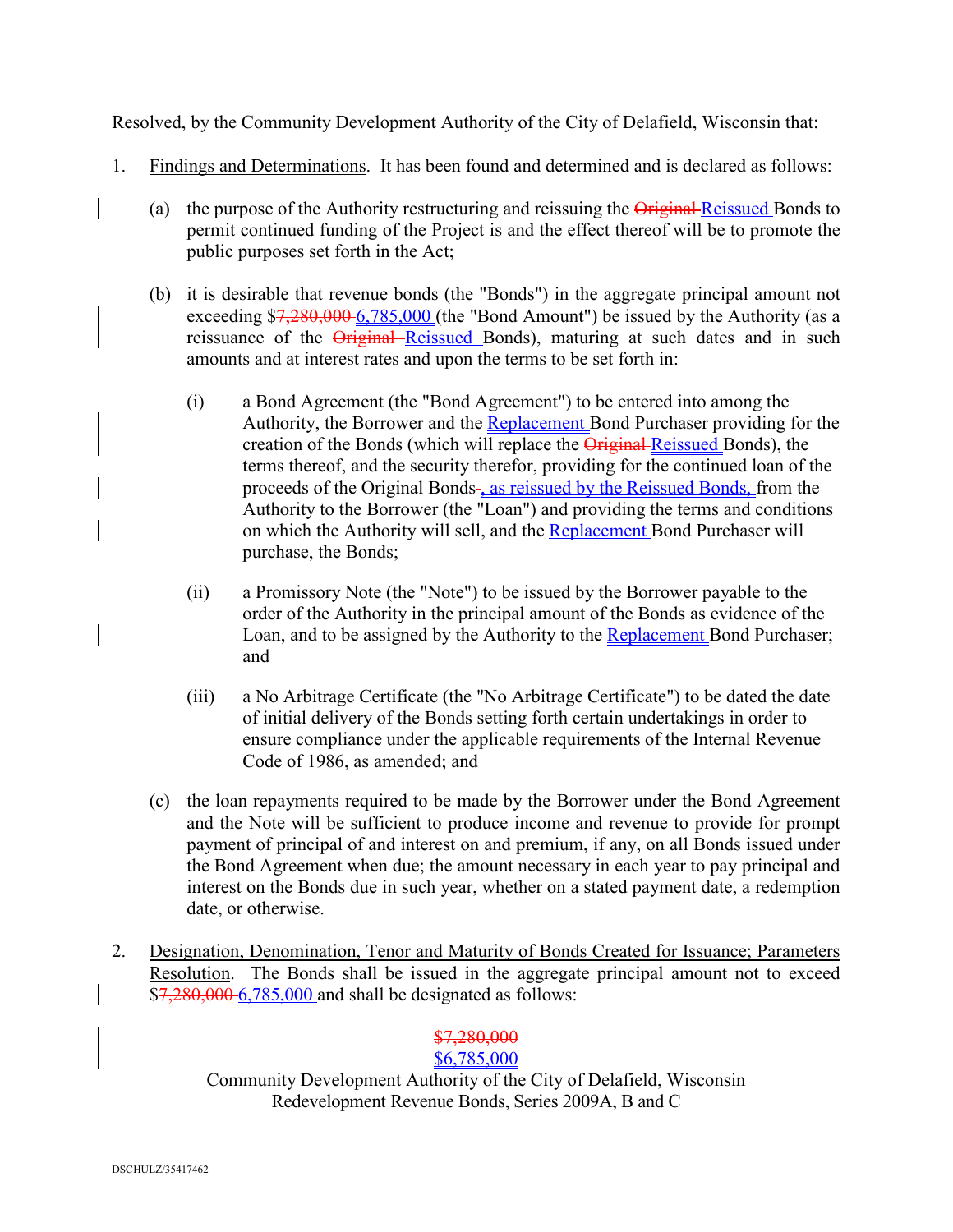### (St. John's Northwestern Military Academy, Inc. Project)

The Bonds shall be issued in the form and upon the terms to be set forth in the Bond Agreement, which terms, including without limitation interest rates, redemption provisions and maturity, shall be subject to approval by the Authority as provided in this Resolution and shall comply with and conform to the terms of this Resolution and the Act.

- **3. Bonds as Limited Obligations. The Bonds and interest thereon shall never be or be considered a general obligation of the Authority or the City or an indebtedness of the Authority or the City within the meaning of any State constitutional provision or statutory limitation, and shall not constitute or give rise to a pecuniary liability of the Authority or the City or a charge against their general credit or the City's taxing powers. The Authority has no taxing power.**
- 4. Source of Payment; Pledge of Revenues. The Bonds shall be limited obligations of the Authority payable by it solely from revenues and income derived by or for the account of the Authority from or for the account of the Borrower pursuant to the terms of the Bond Agreement and the Note, including, without limitation, (a) all payments by the Borrower on the Note or pursuant to the terms of the Bond Agreement and (b) all amounts held from time to time in the trust funds, and the investment earnings thereon. As security for the payment of the principal of and interest on the Bonds, the Authority shall pledge and assign to the Replacement Bond Purchaser all of its right, title, and interest in and to the property described in the Bond Agreement.
- 5. Execution and Delivery of Documents. Subject to the parameters set forth herein and the approval of counsel to the Authority, the Chairperson and the Executive Director of the Authority are authorized for and in the name of the Authority to execute and deliver the Bond Agreement, the Bonds, the Authority's assignment of the Note, the No Arbitrage Certificate and any other documents, agreements, instruments, certificates, notices (including an Internal Revenue Service form 8038), and records, and to take such other actions as shall be necessary or desirable to accomplish the purposes of this Resolution. The execution and delivery of any such documents by the Chairperson or the Executive Director of the Authority shall be conclusive evidence of the approval of the Authority of such document in accordance with the terms thereof.
- 6. Effective Date; Conformity. This Resolution shall be effective immediately upon its passage and approval. To the extent that any prior resolutions of the Authority are inconsistent with the provisions hereof, this Resolution shall control and such prior resolutions shall be deemed amended to such extent as may be necessary to bring them in conformity with this Resolution.

**CERTIFICATION** I certify that the foregoing is a true and exact copy of a resolution adopted by the Community Development Authority of the City of Delafield, Wisconsin on the date set forth above.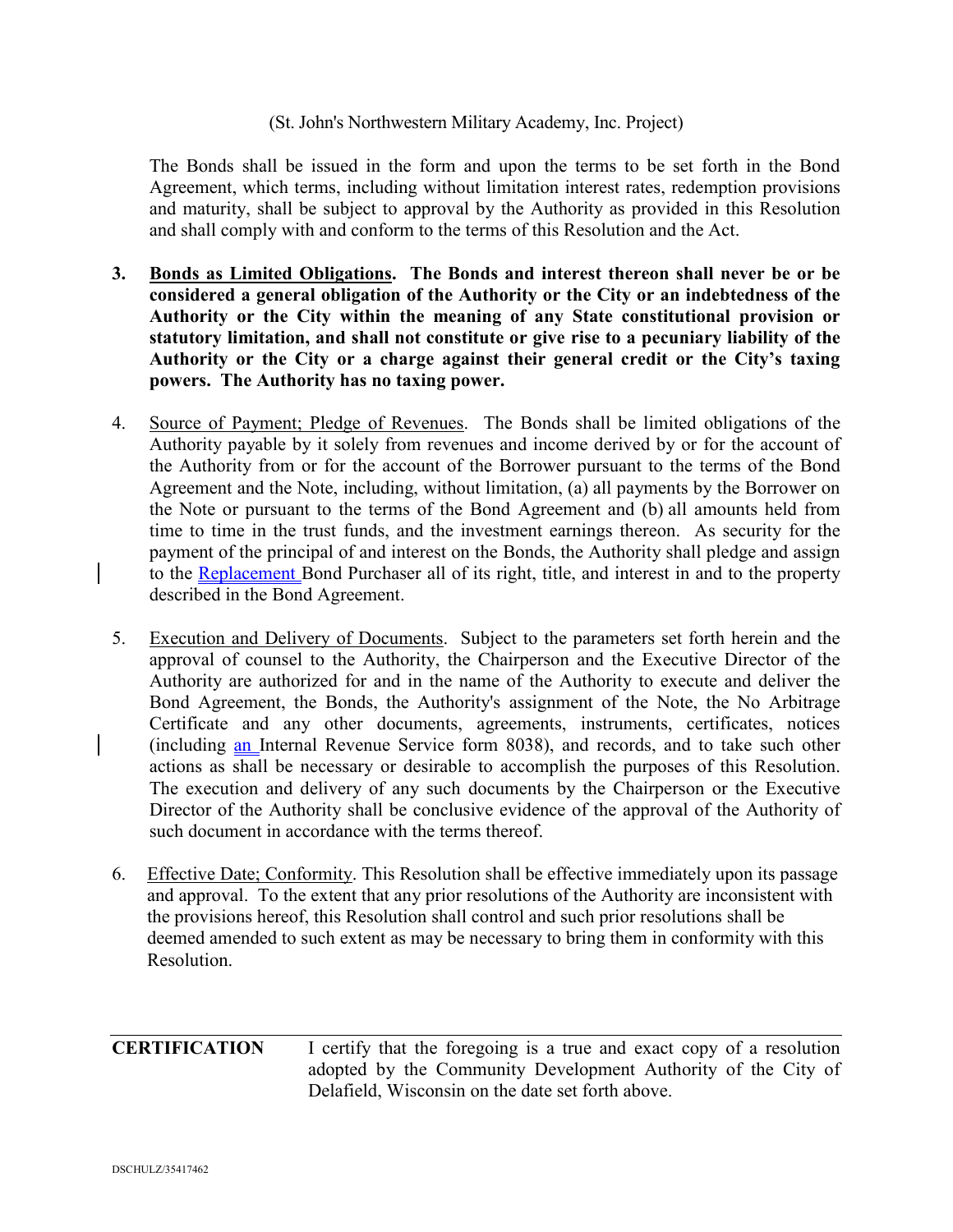\_\_\_\_\_\_\_\_\_\_\_\_\_\_\_\_\_\_\_\_, Executive Director

 $\mathcal{L}_\mathcal{L}$  , which is a set of the set of the set of the set of the set of the set of the set of the set of the set of the set of the set of the set of the set of the set of the set of the set of the set of the set of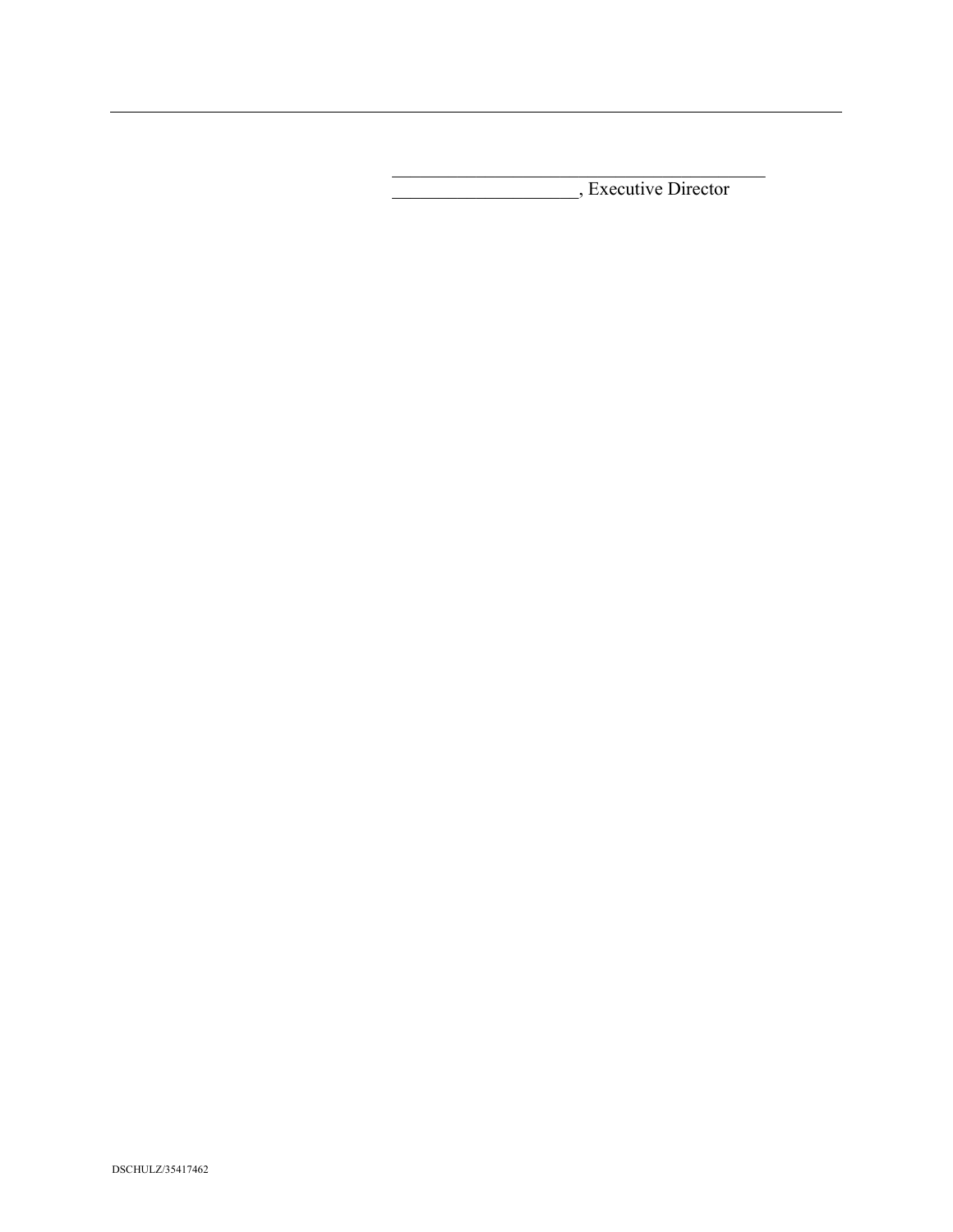### **RESOLUTION NO. 2017-02**

# **Community Development Authority of the City of Delafield, Wisconsin**

**Resolution authorizing restructuring of existing Community Development Authority of the City of Delafield, Wisconsin Redevelopment Revenue Bonds, Series 2009 (St. John's Northwestern Military Academy, Inc. Project).**

**Whereas**, the Community Development Authority of the City of Delafield, Wisconsin (the "Authority") is a community development authority organized by the City of Delafield, Wisconsin (the "City"), and existing under and pursuant to the laws of the State of Wisconsin and is authorized by Wisconsin Statute section 66.1335 (the "Act");

**Whereas**, the Authority issued \$7,500,000 of its Fixed Rate Redevelopment Revenue Bonds, Series 2009 (St. John's Northwestern Military Academy, Inc. Project) (the "Original Bonds") pursuant to an Indenture of Trust dated as of June 1, 2009 (the "Indenture") between the Authority and U.S. Bank National Association, as Trustee and loaned the proceeds of the Original Bonds to St. John's Northwestern Military Academy, Inc., a Wisconsin nonstock, nonprofit corporation (the "Borrower"), pursuant to a Loan Agreement dated as of June 1, 2009 (the "Loan Agreement") between the Authority and the Borrower;

**Whereas**, the Original Bonds were reissued (the "Reissued Bonds") pursuant to a Bond Agreement dated as of June 2, 2014, (the "Prior Bond Agreement") among the Authority, the Borrower and Town Bank (the "Prior Bond Purchaser"); which Prior Bond Agreement replaced, in their entirety, the Indenture and the Loan Agreement;

**Whereas**, the Borrower and the MB Financial Bank, N.A. (the "Replacement Bond Purchaser") desire to restructure the Reissued Bonds pursuant to the terms of a Bond Agreement (which Agreement will replace, in its entirety, the Prior Bond Agreement); and

**Whereas**, it is the finding and determination of this body that the public interest will be served if the Authority were to restructure and reissue the Original Bonds to permit continued funding of the project financed by the Original Bonds, as reissued by the Reissued Bonds (the "Project") as desired by the Borrower and the Replacement Bond Purchaser.

**Resolved**, by the Community Development Authority of the City of Delafield, Wisconsin that:

- 1. Findings and Determinations. It has been found and determined and is declared as follows:
	- (a) the purpose of the Authority restructuring and reissuing the Reissued Bonds to permit continued funding of the Project is and the effect thereof will be to promote the public purposes set forth in the Act;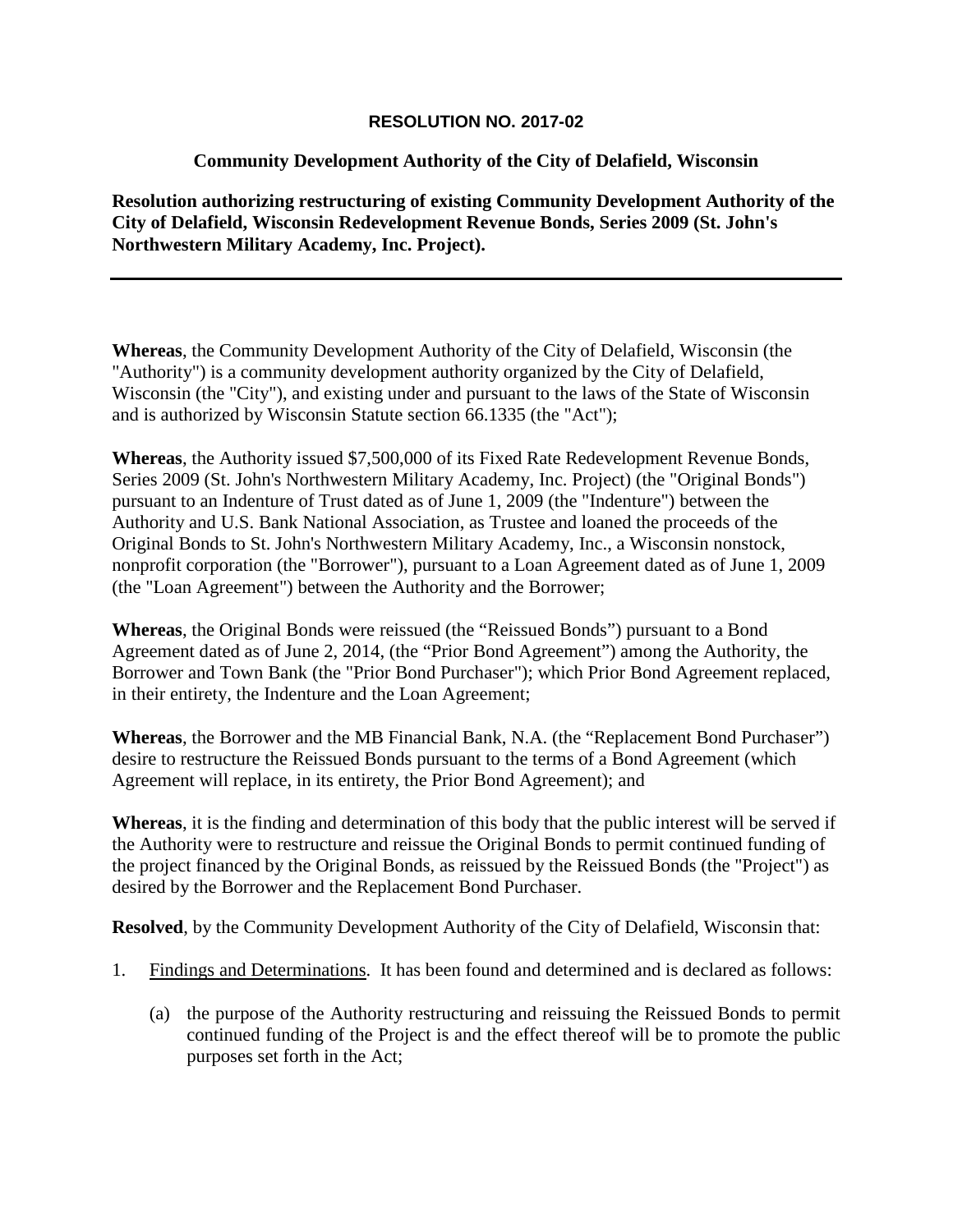- (b) it is desirable that revenue bonds (the "Bonds") in the aggregate principal amount not exceeding \$6,785,000 (the "Bond Amount") be issued by the Authority (as a reissuance of the Reissued Bonds), maturing at such dates and in such amounts and at interest rates and upon the terms to be set forth in:
	- (i) a Bond Agreement (the "Bond Agreement") to be entered into among the Authority, the Borrower and the Replacement Bond Purchaser providing for the creation of the Bonds (which will replace the Reissued Bonds), the terms thereof, and the security therefor, providing for the continued loan of the proceeds of the Original Bonds, as reissued by the Reissued Bonds, from the Authority to the Borrower (the "Loan") and providing the terms and conditions on which the Authority will sell, and the Replacement Bond Purchaser will purchase, the Bonds;
	- (ii) a Promissory Note (the "Note") to be issued by the Borrower payable to the order of the Authority in the principal amount of the Bonds as evidence of the Loan, and to be assigned by the Authority to the Replacement Bond Purchaser; and
	- (iii) a No Arbitrage Certificate (the "No Arbitrage Certificate") to be dated the date of initial delivery of the Bonds setting forth certain undertakings in order to ensure compliance under the applicable requirements of the Internal Revenue Code of 1986, as amended; and
- (c) the loan repayments required to be made by the Borrower under the Bond Agreement and the Note will be sufficient to produce income and revenue to provide for prompt payment of principal of and interest on and premium, if any, on all Bonds issued under the Bond Agreement when due; the amount necessary in each year to pay principal and interest on the Bonds due in such year, whether on a stated payment date, a redemption date, or otherwise.
- 2. Designation, Denomination, Tenor and Maturity of Bonds Created for Issuance; Parameters Resolution. The Bonds shall be issued in the aggregate principal amount not to exceed \$6,785,000 and shall be designated as follows:

### \$6,785,000

## Community Development Authority of the City of Delafield, Wisconsin Redevelopment Revenue Bonds, Series 2009A, B and C (St. John's Northwestern Military Academy, Inc. Project)

The Bonds shall be issued in the form and upon the terms to be set forth in the Bond Agreement, which terms, including without limitation interest rates, redemption provisions and maturity, shall be subject to approval by the Authority as provided in this Resolution and shall comply with and conform to the terms of this Resolution and the Act.

## **3. Bonds as Limited Obligations. The Bonds and interest thereon shall never be or be considered a general obligation of the Authority or the City or an indebtedness of the**